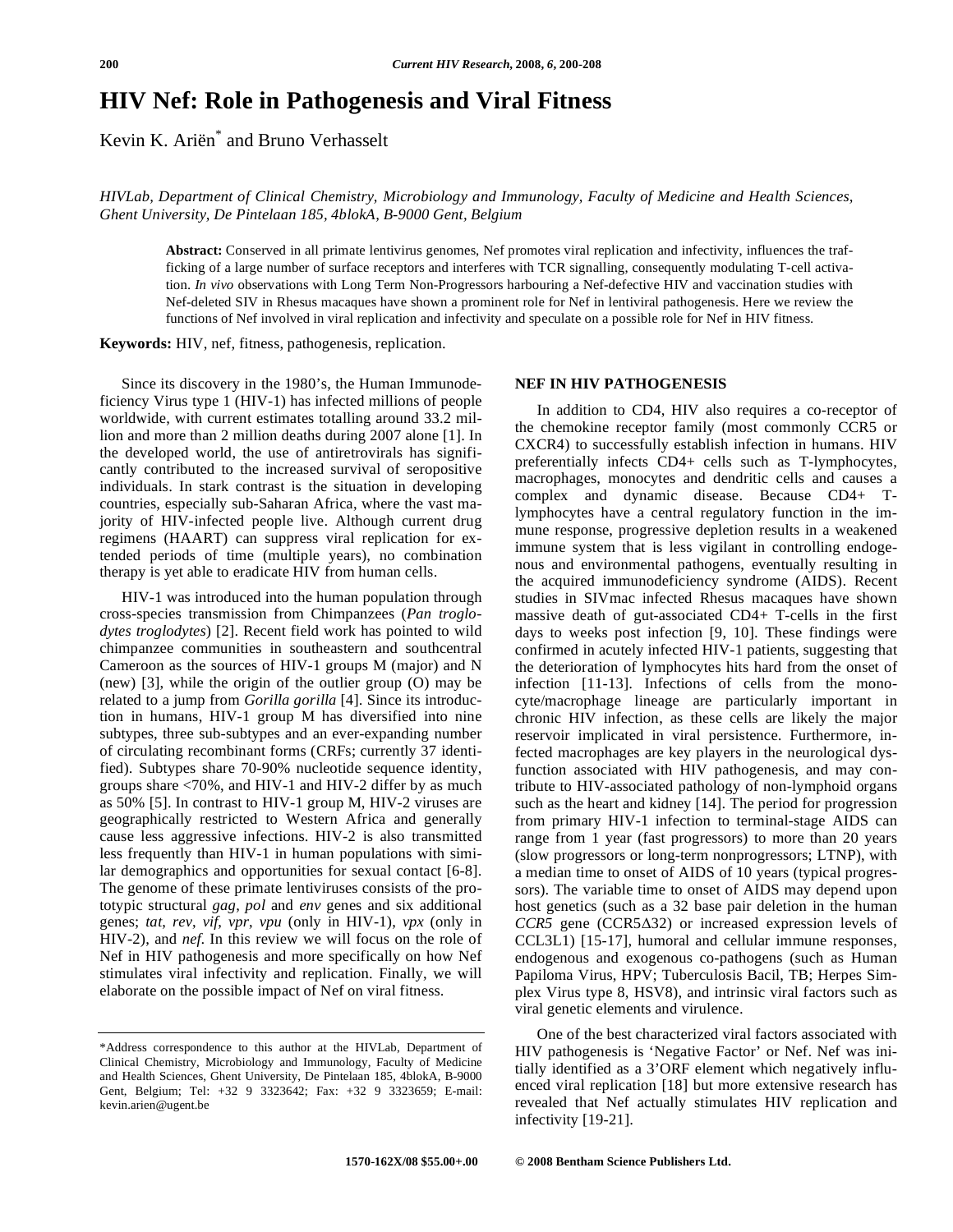Nef is a small accessory protein (25-34 kDa), encoded early in the life cycle of HIV-1, HIV-2 and SIV. Two forms of Nef have been described, a membrane-bound myristoylated form and a non-myristoylated cytoplasmic form [22, 23], but since all Nef functions require an intact myristoylation signal, the biological relevance of non-myristoylated Nef is not clear. It was shown that Nef consists of a globular core domain (amino acids 54-205; NL4-3) and disordered Nand C-terminal structures using X-ray crystallography [24- 26], nuclear magnetic resonance (NMR) [25, 27] and NMR spectroscopy [28] (Fig. **1**). It appears that the addition of a myristyl group to the N-terminus, which anchors Nef in the lipid membrane, partially orders this domain [28]. Based on models that predict the structure of Nef, it is suggested that Nef is a highly flexible protein that adapts its structural organization to its binding partners [29]. The core domains of HIV and SIV Nef are relatively well conserved, while the Nand C- terminal ends are more variable. The SIVsmm and HIV-2 Nef protein is slightly larger and contains more interaction sites in its termini compared to HIV-1 Nef. Interestingly, the HIV-2 *nef* sequence is more closely related to *nef* from SIVsmm than to that of HIV-1 *nef* (Fig. **1**). One striking example of this difference translates into differential properties in down regulating TCR-CD3 by *nef* alleles from HIV-1, HIV-2 and their simian relatives [30, 31].

 Nef has no enzymatic activity, but rather functions as an adaptor protein linking several cellular proteins in functional clusters. The involvement of Nef in HIV pathogenesis became apparent in a cohort of individuals that was accidentally infected during blood transfusion with an HIV variant containing a large deletion in *nef* [32, 33]. Although these individuals have remained asymptomatic for extended periods of time (>15 years), some have now shown clinical signs of disease progression (drop in CD4+ cell count) [34-36]. The role of Nef in HIV pathogenesis has also been examined in animal models. The expression of Nef in natural HIV target cell populations in a transgenic mouse model recapitulates several important AIDS related abnormalities, such as preferential loss of CD4+ T-cells, T-cell activation, lymphadenopathy, and immunodeficiency [37]. Using SCID-hu and hu-PBL-SCID mice, it was shown that Nef is of significant importance for viral replication and CD4+ T-cell depletion [38-40]. Interestingly, although neonatal macaques develop disease, adult rhesus macaques experimentally infected with a variant of SIV that lacks a functional *nef* gene, also appear to resist disease progression [41]. Moreover, Rhesus macaques vaccinated with live SIV  $\Delta$ *nef* were completely protected against challenge by intravenous inoculation of live, pathogenic SIV [42]. Furthermore, when macaques were intravenously infected with SIV carrying a *nef* gene with a premature stopcodon, the *nef* open reading frame was swiftly restored. These observations clearly suggest a role for Nef in HIV pathogenesis and the development of AIDS.

 Nef contributes to HIV pathology by modulating protein trafficking, interfering with signalling pathways and apoptosis, and stimulating viral replication/virulence. Nef also affects normal human T-cell development [43]. Although the exact molecular mechanism underlying Nef-induced T-cell depletion is yet to be elucidated, we have provided evidence suggesting that the signalling functions of Nef, particularly the interaction with p21-activated kinase 2 (PAK2), are implicated [44; Ariën & Verhasselt, unpublished observations]. Nef is equipped with several conserved protein-interaction domains on its surface such as the well defined Src homology (SH3) binding domain (Fig. **1**). This domain is involved in interactions between Nef and Hck, Lck and PAK2 [reviewed in 45], while tyrosine-based motifs, dileucine motifs and diacidic motifs are essential in interactions with adaptor proteins (AP) from vesicular coats and induce the down regulation of certain surface receptors (CD4, MHC-I, CD8 $\beta$ , CD28) [reviewed in 46]. Nef also induces the up regulation of Fas ligand on the surface of HIV-infected cells, inducing programmed cell death of nearby HIV-specific cytotoxic Tlymphocytes (CTL). Another strategy exploited by HIV in order to subvert CTL killing is Nef-induced down regulation of major histocompatibility complex class I (MHC-I). Nef specifically affects the membrane expression of HLA-A and –B (CTL recognition) and not that of HLA-C and –E (NK cell recognition) [47, 48]. There is a vast amount of literature on Nef and its effects on receptor trafficking and signal transduction pathways but because this falls outside the scope of this article, we refer to excellent reviews that cover these topics [45, 46, 49]. In this review we will focus on the role of Nef in HIV infectivity, replication, and fitness.

#### **NEF ENHANCES HIV INFECTIVITY BY STIMULAT-ING REPLICATION**

 In a seminal paper, Chowers and coworkers observed that, when using equivalent amounts of p24, wild type HIV particles infected at least five times more cells than Nefdeleted variants, suggesting a role for Nef in virus infectivity [50]. Schwartz *et al.* showed that Nef stimulates viral replication irrespective of the cell line and multiplicity of infection and that the enhancement of virion infectivity could be dissociated from the ability to down regulate CD4 [51]. Interestingly, although reverse transcriptase activity was not affected, reverse transcription in HIV-infected cells produced significantly lower numbers of proviral DNA copies in the absence of Nef. Using a Hela-CD4  $\beta$ Gal indicator cell line it was revealed that the effect of Nef on virion infectivity was already apparent in a single cycle infection [52, 53]. Infection of mitogen-activated peripheral blood mononuclear cells (PBMC) with Nef+ and Nef- HIV strains demonstrated enhanced replication of the Nef+ viruses. This stimulatory effect on viral replication was even more pronounced when unstimulated PBMC were infected with Nef+ or Nef- HIV, subsequently followed by mitogenic stimulation, showing that Nef- viruses required much more time to replicate to appreciable levels *in vitro*. A similar stimulatory effect of Nef on viral replication was shown in primary macrophages.

 Although the data from Schwartz *et al.* [51] suggests a role for Nef early during replication (before the completion of reverse transcription), the normalization of PBMC infections to equivalent levels of infectivity between Nef+ and Nef- viruses continued to reveal a slowed replication, arguing that Nef also contributes in secondary spread in PBMC cultures [52]. Aiken and Trono studied how Nef enhances viral replication and demonstrated, using MLV pseudotyped viruses, that this process is independent of HIV envelope glycoproteins and likely results from increased proviral DNA synthesis [53] (Fig. **2**). Furthermore, they could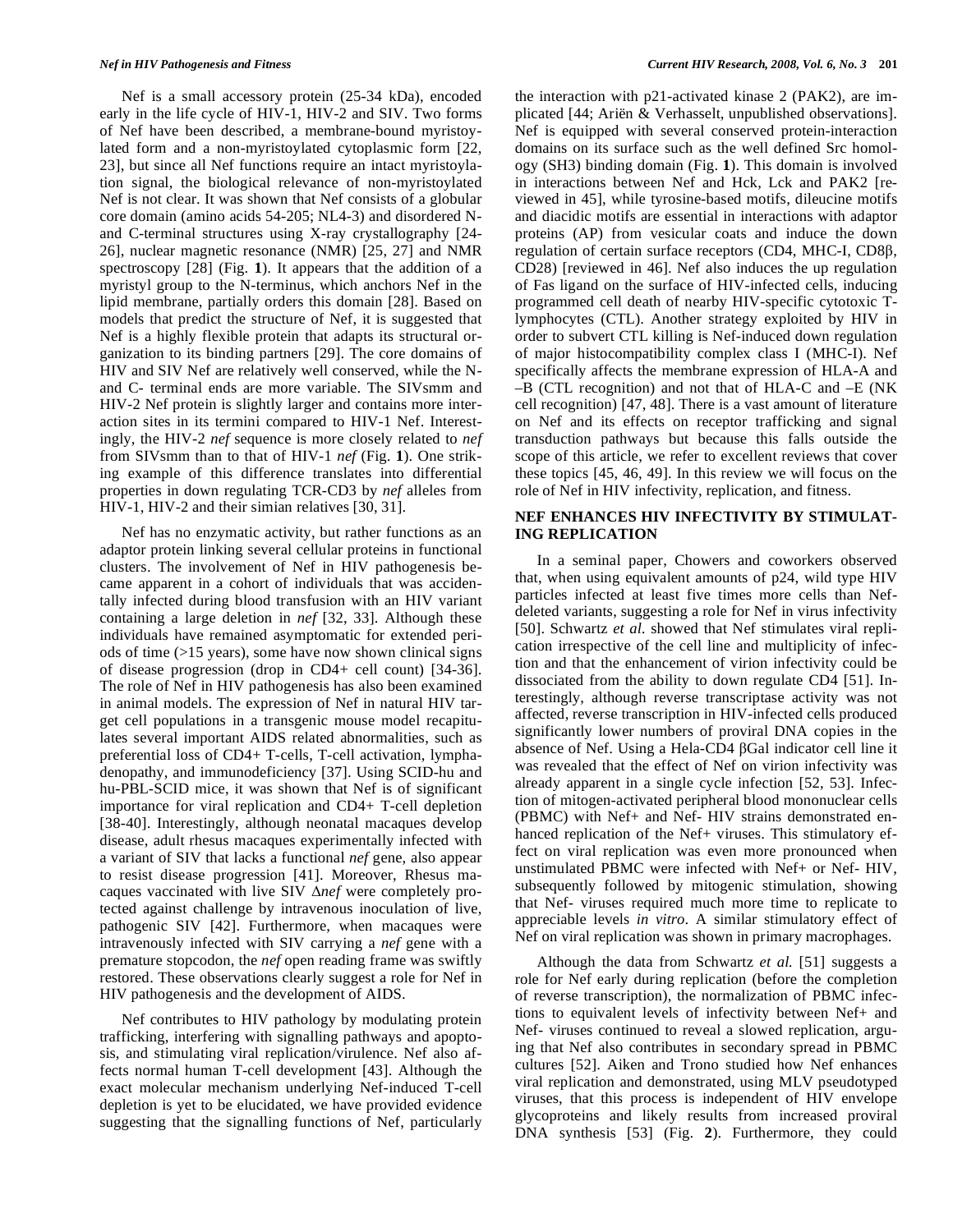|           | 10                                                           | 20  | 30  | 40           | 50                                           | 60  |  |  |  |
|-----------|--------------------------------------------------------------|-----|-----|--------------|----------------------------------------------|-----|--|--|--|
|           |                                                              |     |     |              |                                              |     |  |  |  |
| NL4.3     | MGGKWSKSSVIGWPAVRERMRRAEPAADGVGAVSRDLEKHGAITSSNTAANNAACAWLEA |     |     |              |                                              |     |  |  |  |
| Na7       |                                                              |     |     |              |                                              |     |  |  |  |
| SIVcpzptt | $\ldots$ NIVQLTQEEEQARRRH.PQT.QTLE                           |     |     |              |                                              |     |  |  |  |
|           | <b>Myristoylation site</b> Charged a-helix                   |     |     |              |                                              |     |  |  |  |
|           | 70                                                           | 80  | 90  | 100          | 110                                          | 120 |  |  |  |
|           |                                                              |     |     |              |                                              |     |  |  |  |
| NL4.3     | OEEEEVGFEVTFOVFLREMTYKAAVDLSHFLKEKGGLEGLIHSORRODILDLWIYHTOGY |     |     |              |                                              |     |  |  |  |
| Na7       |                                                              |     |     |              |                                              |     |  |  |  |
| SIVcpzptt |                                                              |     |     |              |                                              |     |  |  |  |
|           | Acidic<br><b>PxxP</b> motif                                  |     |     | di-Arg motif |                                              |     |  |  |  |
|           | cluster<br>130                                               | 140 | 150 | 160          | 170                                          | 180 |  |  |  |
|           |                                                              |     |     |              |                                              |     |  |  |  |
| NL4.3     | FPDWONYTPGPGVRYPLTFGWCYKLVPVEPDKVEEANKGENTSLLHPVSLHGMDDPEREV |     |     |              |                                              |     |  |  |  |
| Na7       |                                                              |     |     |              |                                              |     |  |  |  |
| SIVcpzptt | NYFS.EADNLLCTFE.E.K                                          |     |     |              |                                              |     |  |  |  |
|           | <b>Oligomerization</b>                                       |     |     |              | di-Acidic motif di-Leu motif di-Acidic motif |     |  |  |  |
|           | 190                                                          | 200 |     |              |                                              |     |  |  |  |
|           |                                                              |     |     |              |                                              |     |  |  |  |
| NL4.3     | LEWRFDSRLAFHHVARELHPEYFKNC                                   |     |     |              |                                              |     |  |  |  |
| Na7       | $. Q.K. M. Y.D.$                                             |     |     |              |                                              |     |  |  |  |
| SIVcpzptt | $.I.K. Q. .LR. L. K. YRD-$                                   |     |     |              |                                              |     |  |  |  |

## B. Functional domains in Nef from HIV-2, SIVsmm and SIVmac239

|               | <b>Basic cluster</b>                                                                       |         |                                       |                                           |     |     |  |  |  |
|---------------|--------------------------------------------------------------------------------------------|---------|---------------------------------------|-------------------------------------------|-----|-----|--|--|--|
|               | 10                                                                                         | 20      | 30                                    | 40                                        | 50  | 60  |  |  |  |
|               |                                                                                            |         |                                       |                                           |     |     |  |  |  |
| $HIV-2$       | MGASGSKKLSKHSRGLRERLLRARGDGYGKQRDASGGEYSQFQEESGREQNSPSCEGQQY                               |         |                                       |                                           |     |     |  |  |  |
| <b>SIVsmm</b> | $.SVT.$ QR.RGGNQ $ETC.$ .LW.G.E $L.$ DAGLS.LP.R.                                           |         |                                       |                                           |     |     |  |  |  |
| SIVmac239     | $.$ GAI. MRR. RP. GD. $. Q. \ldots$ . ET. RLLGEVEDG. $.$ SPGGLDKGLS. $L. \ldots$ . K.      |         |                                       |                                           |     |     |  |  |  |
|               | <b>Myristoylation site</b>                                                                 |         |                                       |                                           |     |     |  |  |  |
|               | 70                                                                                         | 80      | 90                                    | 100                                       | 110 | 120 |  |  |  |
|               |                                                                                            |         |                                       |                                           |     |     |  |  |  |
| $HIV-2$       | QQGEYMNSPWRNPATERQKDLYRQQNMDDVDSDDDDLIGVPVTFRVFRREMTYKLAIDMS                               |         |                                       |                                           |     |     |  |  |  |
| <b>SIVsmm</b> |                                                                                            |         |                                       |                                           |     |     |  |  |  |
| SIVmac239     |                                                                                            |         |                                       |                                           |     |     |  |  |  |
|               |                                                                                            |         |                                       | CD4 down Acidic cluster PxxP motif        |     |     |  |  |  |
|               | 130                                                                                        | 140 150 |                                       | 160                                       | 170 | 180 |  |  |  |
|               |                                                                                            |         |                                       |                                           |     |     |  |  |  |
| $HIV-2$       | HFIKEKGGLQGMFYSRRRHRILDIYLEKEEGITPDWQNYTHGPGVRYPMYFGWLWKLVSV                               |         |                                       |                                           |     |     |  |  |  |
| <b>SIVsmm</b> |                                                                                            |         |                                       |                                           |     |     |  |  |  |
| SIVmac239     |                                                                                            |         |                                       |                                           |     |     |  |  |  |
|               |                                                                                            |         | di-Arg motif Thioesterase interaction |                                           |     |     |  |  |  |
|               | 190                                                                                        | 200     | 210                                   | 220                                       | 230 | 240 |  |  |  |
|               | المتماضينا وتماحينا ويتباعدنا بتحيا بحبيا تحييا تميز انتصاحب المساحس                       |         |                                       |                                           |     |     |  |  |  |
| $HIV-2$       | ELSQEAEEDEANCLVHPAQTSRHDDEHGETLVWQFDSMLAYNYKAFTLYPEEFGHKSGLP                               |         |                                       |                                           |     |     |  |  |  |
| <b>SIVsmm</b> | $DV.D. Q.$ $H.$ I.QW $RW. V.A.K. P. E. K.M. . IKH. S. S$<br>NV.DQEHY.MQWPWV.A.KPTT.E.YVRSS |         |                                       |                                           |     |     |  |  |  |
| SIVmac239     |                                                                                            |         |                                       |                                           |     |     |  |  |  |
|               |                                                                                            |         |                                       | AP interaction V1H interaction MHC-I down |     |     |  |  |  |
|               | 250                                                                                        | 260     |                                       |                                           |     |     |  |  |  |
|               |                                                                                            |         |                                       |                                           |     |     |  |  |  |
| $HIV-2$       | EKEWKAKLKARGIPYSE------                                                                    |         |                                       |                                           |     |     |  |  |  |
| <b>SIVsmm</b> | .E.V.RR.TLLKMADKKETS                                                                       |         |                                       |                                           |     |     |  |  |  |
| SIVmac239     | .E.VRRR.TLLNMADKKETR                                                                       |         |                                       |                                           |     |     |  |  |  |

Fig. (1). Amino acid alignment of HIV-1 (A) and HIV-2 (B) Nef with their respective closely related Simian Immodeficiency Viruses (SIVcpzptt and SIVsmm). The most important protein interaction domains are shown.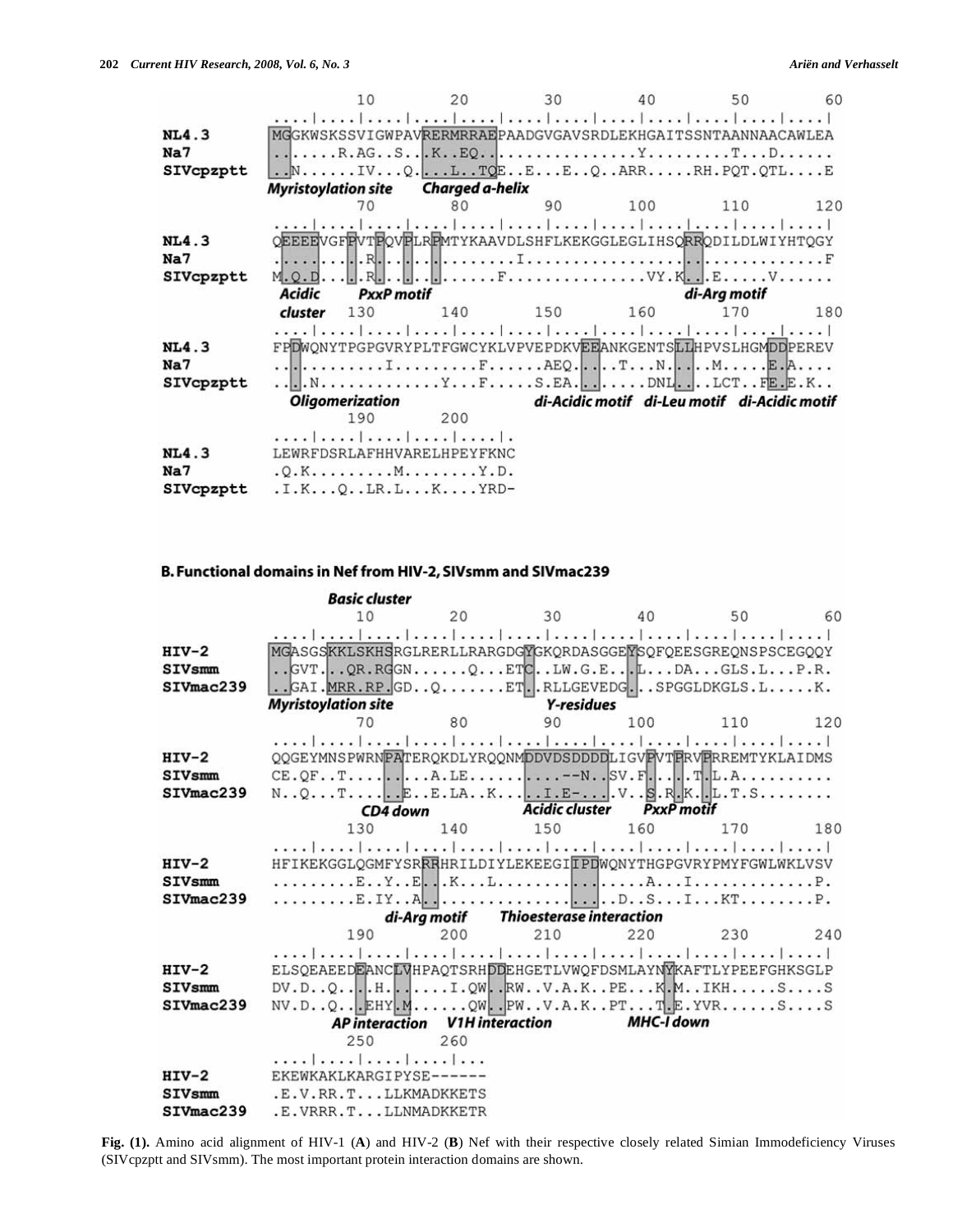

**Fig. (2).** Schematic overview of Nef functions involved in viral infectivity and replication.

complement the reduced infectivity exhibited by Nef- mutants by expressing Nef *in trans*. Because Nef- particles contain normal amounts of RNA and have wild type levels of RT-activity, it could be suggested that Nef may act by altering the processing of the internalized viral core by rendering it more competent for viral DNA synthesis.

 Experiments in which Nef proteins from HIV-1 primary isolates, HIV-2 and SIVmac239 were used to complement the lack of Nef in a HIV-1 Nef- virus, revealed that stimulation of proviral DNA synthesis is a highly conserved characteristic of Nef [53]. Recent work showed that Nef from diverse primate lentiviral lineages is able to mediate the enhancement of virion infectivity and stimulate viral replication [21].

## **NEF ENHANCES HIV INFECTIVITY BY ACTIVAT-ING CD4+ T CELLS**

 Although the true mechanism by which Nef increases particle infectivity has remained enigmatic, there is some evidence that Nef stimulates viral infectivity by enhancing the production of infectious HIV particles. One of the ways exploited by Nef in order to promote viral infection and replication is by activating CD4+ T-cells, creating an optimal environment for HIV replication (Fig. **2**). Since Nef is one of the few viral proteins expressed from unintegrated 2-LTR circles, Nef this way preconditions the newly infected cell for massive viral replication. Nef induces T-cell activation by interfering with signal transduction pathways downstream of the T-cell receptor (TCR) [54, 55]. An early report showed that Nef increases IL-2 secretion when T-cells are stimulated through the T-cell receptor and the costimulatory receptor CD28 by an increase in the number of activated cells rather then by an increase in the amount of IL-2 secreted per cell [56]. More recently, gene expression profiling studies have revealed that Nef induces a transcriptional program in Jurkat T-cells that is almost identical to that of physiological anti-CD3 induced T-cell activation [57].

 Interestingly, while Nef appears to impair the formation of functional immunological synapses (IS) between HIV-1 infected T-cells and antigen presenting cells, by misrouting TCR and Lck from the T-cell-APC contact zone [58, 59] it promotes the formation of virological synapses facilitating direct cell-to-cell spread [60, 61]. As such, Nef may serve as a master switch in managing the intricate balance between these two types of cellular crosstalk in order to improve virus survival and propagation. In conclusion, Nef appears to modulate the intracellular environment to maximize viral replication (by T-cell activation) and cell survival (impair IS formation).

## **NEF ENHANCES HIV INFECTIVITY BY DOWN REGULATING HIV RECEPTORS**

 Besides T –cell activation, Nef also stimulates viral infectivity by reducing the surface expression of the HIV receptor CD4 [62, 63] and the HIV coreceptors CXCR4 and CCR5 [64, 65] (Fig. **2**). However, studies by Saksela *et al.* [66] and others [67, 68] showed that the down regulation of CD4 by Nef is genetically separable from its ability to stimulate viral replication in PBMC and to enhance virion infectivity. Nevertheless, it is thought that a reduction in the numbers of CD4 molecules and chemokine coreceptors on the cell membrane would facilitate viral budding from infected cells.

 Effects that require Nef early in the viral life cycle can be mediated by the expression of Nef from viral replication intermediates, such as pre-integration 2-LTR circles, but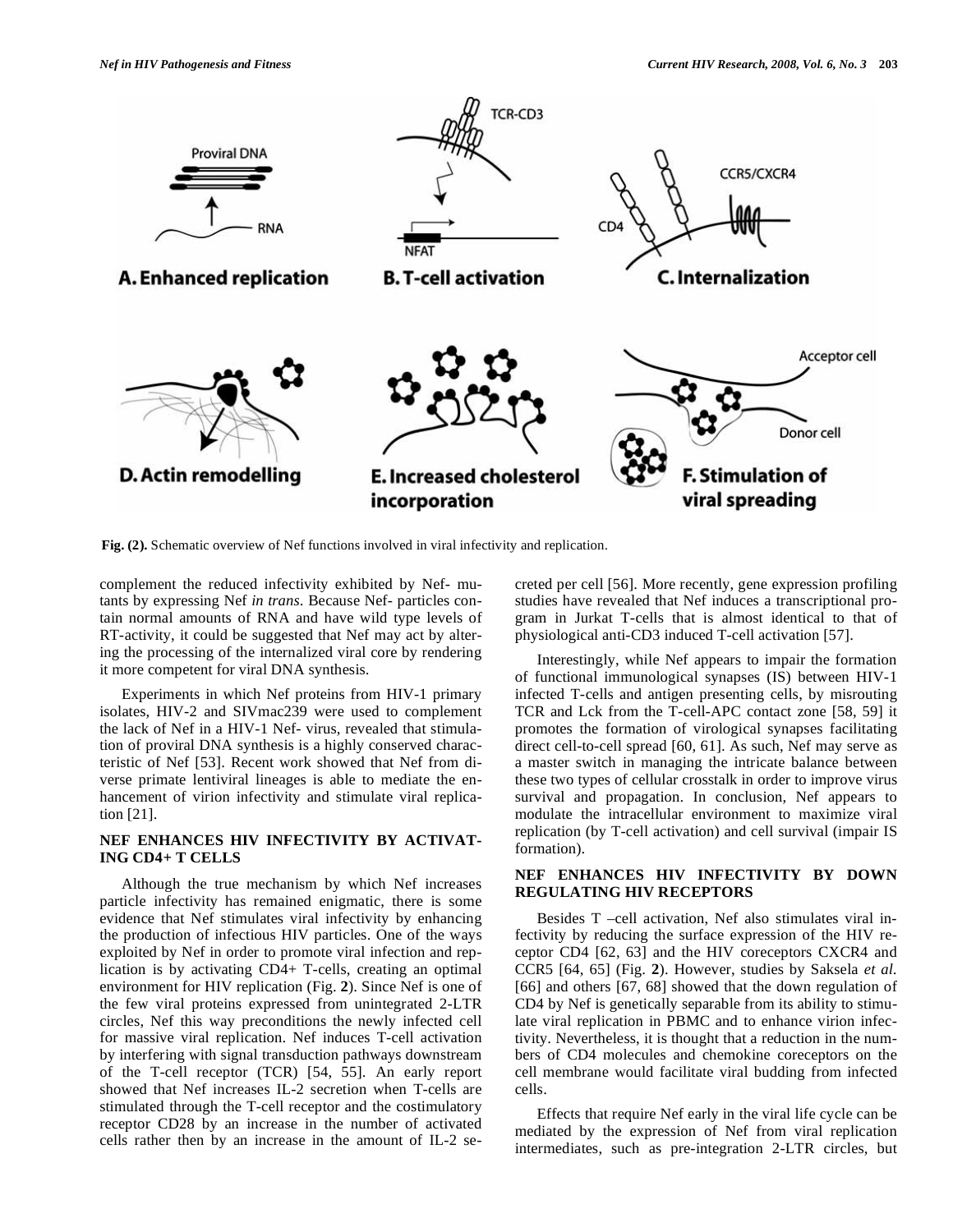may also be mediated by Nef present in the virion. It was shown that approximately 10-100 Nef molecules are present in a single HIV virion [69-71]. The viral protease recognizes a specific and highly conserved region between the Nterminal membrane-anchoring domain and the globular core domain of Nef and cleaves most of the Nef molecules present in HIV particles [69]. Until today, the biological significance of proteolytic cleavage of Nef is not understood. While mutations in Nef that prevent cleavage by HIV protease are no longer able to increase HIV particle infectivity, it was also shown that other mutations in this region, that do not affect cleavage, result in a similar phenotype [72, 73]. Alternatively, Nef incorporation into virions may not directly be related to viral infectivity but could serve to recruit cellular proteins into viral particles, which in turn may stimulate viral infectivity [74].

#### **NEF ENHANCES HIV INFECTIVITY THROUGH IN-TERACTION WITH THE ACTIN CYTOSKELETON**

 It has been suggested that virion fusion to the host cell membrane is facilitated by receptor clustering induced by actin microfilaments [75] while other studies suggest that the formation of a functional reverse transcription complex involves the association of the HIV viral core with the actin cytoskeleton [76].

 Since there is a body of evidence that Nef interacts with proteins involved in the organization of the actin cytoskeleton, Hope and coworkers [77] studied whether Nef enhances HIV infectivity through a mechanism that involved the actin cytoskeleton. They showed that Nef functions to allow the HIV genome to efficiently penetrate the cortical actin network and that this process takes place at a point after fusion and before completion of reverse transcription (Fig. **2**).

 Nef has been shown to associate with and activate Vav1, a Rho GTPase exchange factor (GEF) involved in cytoskeletal rearrangements in cells [78] and PAK2, a serine/threonine kinase that mediates actin cytoskeleton organization and rearrangement in human cells [79-82]. Interestingly, after previous findings suggested that Nef interacts with Vav1 and PAK2 through its SH3 binding domain [68, 78], more recent studies have revealed a novel protein interaction domain in Nef (surrounding the critical F195 residue) that is essential in the recruitment of Vav1 into the Nef-PAK2 complex [83, 84]. The SH3 binding domain is essentially the same region that was found to be implicated in the ability of Nef to increase viral infectivity [67]. However, an evaluation of two F191 mutants (analogous to the F195 residue in HIV-1 SF2) showed that disrupting the Nef-PAK2 interaction is not detrimental for T-cell activation, viral replication and apoptosis [85].

 It was also shown that Nef can associate with the viral core, corresponding with the notion that Nef may facilitate trafficking of the viral core after fusion and involving the actin cytoskeleton [86, 87].

 Together, these observations suggest that the ability of Nef to locally remodel the actin cytoskeleton may be key to enhance HIV infectivity and stimulate replication.

## **NEF ENHANCES HIV INFECTIVITY THROUGH LIPID RAFTS**

 HIV buds *via* specialized microdomains in the plasma membrane, i.e. lipid rafts. Nef also appears to increase the infectivity of HIV by specifically guiding newly formed viral particles to lipid rafts [88]. These lipid rafts are especially enriched in sphingolopids and cholesterol, and contain significant amounts of Nef in HIV infected cells. Nef also increases the lipid content in progeny virions and this correlates directly with virion infectivity. It could be suggested that cholesterol-enriched virus particles dock and fuse better with lipid rafts of recipient cells. More recent work identified a cholesterol recognition motif in Nef's C-terminal part and showed that Nef stimulates the synthesis of cholesterol and subsequently increases its transport into lipid rafts and progeny virions [89, 90] (Fig. **2**).

#### **NEF ENHANCES HIV INFECTIVITY BY STIMULAT-ING VIRAL SPREADING**

 A more indirect mechanism in which Nef can contribute to viral infectivity is by the up regulation of DC-SIGN (CD209) on dendritic cells [91, 92]. DC-SIGN is expressed on dendritic cells and mediates the clustering of DCs with Tcells, a crucial event in the initiation of immune responses but also pivotal in the spreading of HIV to CD4+ T-cells. DC-SIGN also binds gp120 molecules of the HIV envelope, not only allowing very efficient capturing of HIV particles but also the subsequent transfer of infectious virions during DC-T-cell synaps formation [93-95]. HIV Nef can interfere with the expression of DC-SIGN by inhibiting endocytosis. The up regulation of DC-SIGN significantly increases the clustering of DCs with T-cells and stimulates HIV transmission [91]. A recent study showed that Nef is required for the efficient transmission of HIV from DCs to T-cells [92] (Fig. **2**). Coexpression of CD4 and DC-SIGN appears to enhance HIV internalization and intracellular retention but impairs HIV transmission to T-cells. Nef facilitates the transmission of HIV from DC to T-cells significantly by up regulation of DC-SIGN and down regulation of CD4.

 It has been shown that HIV transmission efficiency is related with the maturation status of DCs [94, 96]. Given Nef induces T-cell activation, it was investigated whether Nef had a similar effect on DC maturation that could explain enhanced HIV transmission. However, no Nef-induced changes in maturation markers (HLA-DR, CD83 and CD86) were observed. Although this does not completely exclude that Nef increases HIV transmission by stimulating DC maturation, it does suggest that the differential trafficking of DC-SIGN and CD4 are important mechanisms of Nefinduced stimulation of HIV transmission.

#### **HIV NEF AND REPLICATIVE FITNESS**

 Since recently, HIV fitness has become a research focus. Viral fitness is defined as the ability to adapt to or reproduce in a specific environment [97]. In the case of HIV, fitness is affected by both host factors and viral factors [5, 98]. In this respect, early studies with HIV strains lacking a functional Nef protein have shown that these viruses replicate very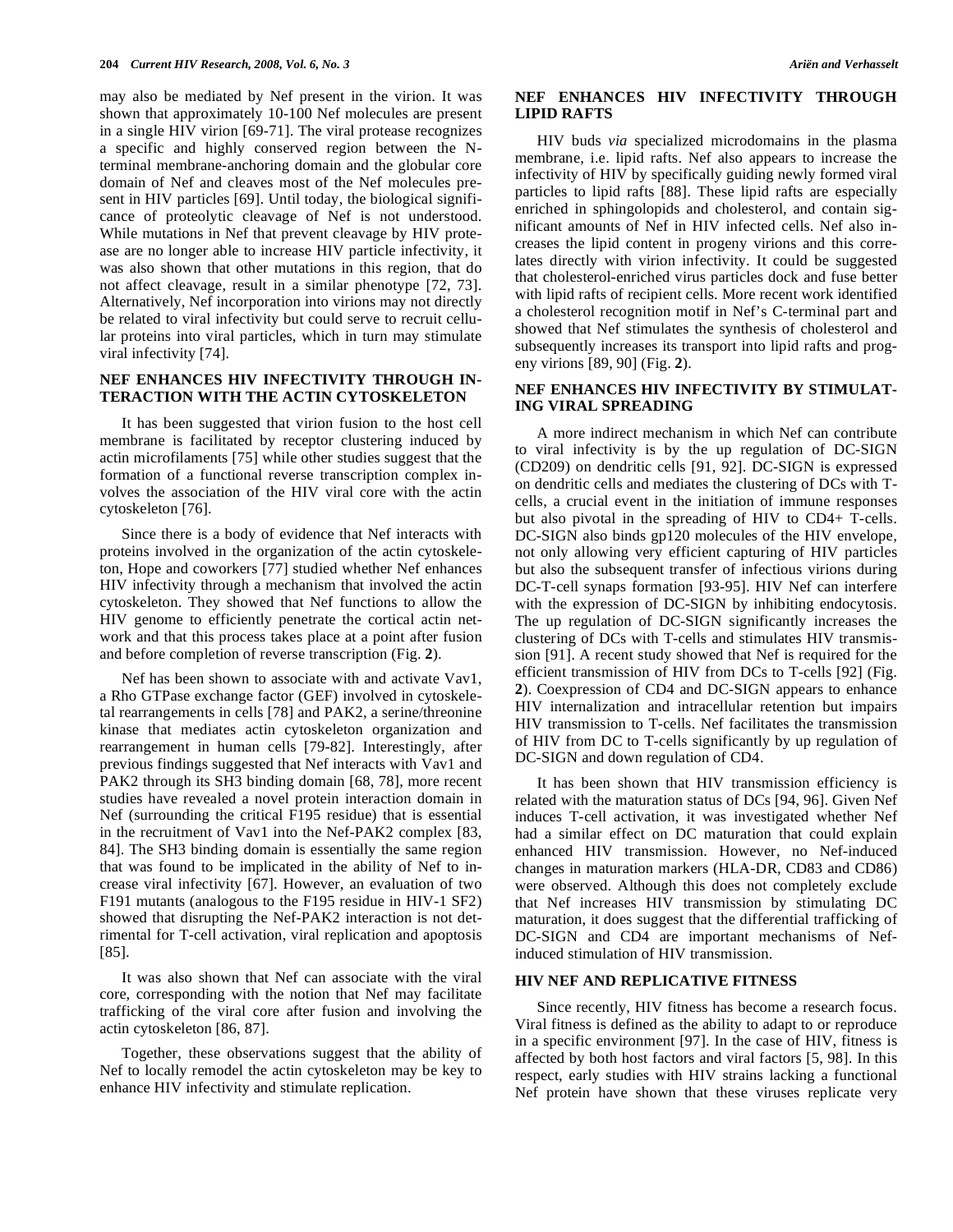inefficiently in cell cultures [42]. Thus far, most research on HIV replicative fitness has focussed on the interplay between treatment, development of drug resistance and the impact on viral replicative capacity [99, 100] and has established that a replicative fitness cost is associated with nearly all reverse transcriptase inhibitor (RTI), protease inhibitor (PI) and integrase inhibitor (INI) resistance mutations when the respective drug is absent. Recently, several studies have established the role of viral replicative fitness in HIV disease progression [101-103] and expansion of the epidemic [104-106]. One study compared the replicative fitness of NSI/CCR5 and SI/CXCR4 viruses isolated from slow progressors and normal progressors and showed that slow progressors harbour viruses with decreased replication potential [102]. Furthermore, they found strong and independent correlations between viral load and total relative replicative fitness values of viruses from normal progressors and slow progressors, suggesting that replicative fitness is a strong predictor of disease progression. Another study showed that viral replicative fitness increases during disease and correlates directly with plasma viral load and viral genetic diversity and inversely with CD4+ T-cell count [103]. A loss of viral replicative fitness and genetic diversity was observed when antiretroviral therapy was initiated. Unfortunately, in none of these studies the Nef alleles were analyzed. Although there is a clear correlation between the LTNP status and (1) a low replicative fitness and (2) a defective *nef* gene, studies that show direct evidence for a role of Nef in viral fitness are still lacking.

 Direct competitions between isolates of HIV-1 group M subtypes (A-D, CRF01), HIV-1 group O and HIV-2 revealed that HIV-1 group M isolates were typically a hundred fold more fit than group O and HIV-2 strains [105]. These differences in viral replicative fitness reflect the epidemiological success of these diverse human lentiviruses. Interestingly, the lower replicative fitness of HIV-2 also goes hand in hand with the lower pathogenic potential of this virus. Although the clinical manifestations are very similar for HIV-1 and HIV-2 patients, humans infected with HIV-2 progress to AIDS at a much slower pace than individuals infected with HIV-1. These differences have been attributed to a slower viral evolution [107], a lower replicative fitness [105, 108], a more immunosuppressive envelope glycoprotein [109], a better preserved ability to produce IL-2 [110], lower rates of T-cell apoptosis [111-113], a broader anti-HIV-2 neutralizing antibody response and a more efficient cell-mediated immune response [111]. In addition, several studies have reported that the *nef* gene of HIV-2 strains harbours more natural variation and concluded that HIV-2 *nef* alleles contain higher proportions of deletions and truncations [114, 115]. These changes may contribute to the attenuated pathogenic phenotype of HIV-2. Recently, Schindler *et al.* [31] showed that HIV-2 *nef* alleles, unlike HIV-1, can efficiently down regulate the TCR-CD3 complex and as such block HIV-induced T-cell activation and possibly limit disease progression upon infection with HIV-2.

#### **VIRAL GENETIC ELEMENTS IMPLICATED IN HIV FITNESS: A ROLE FOR NEF?**

 Recent work, aimed to identify viral genetic factors implicated in HIV replicative fitness, has suggested a prominent role for the polymerase [99, 116, 117] and envelope genes [104, 118, 119]. During HAART treatment, the pressure applied on the viral RT and/or PRO reduces viral replication, but also selects for escape variants that exhibit a reduced sensitivity to this pressure. These drug resistant variants are likely present in the quasispecies long before treatment initiation, but remain at low frequency due to their low replicative fitness and are rapidly selected upon treatment initiation. These observations suggest that during treatment the HIV *pol* gene is under strong selective pressure and is the primary determinant of replicative fitness.

 The situation appears to be different in untreated individuals. Ball *et al.* [104] performed time-course competitions between HIV-1 isolates and detected viral products at different steps in the lentiviral lifecycle and found that entry is controlling replicative fitness whereas subsequent events (such as reverse transcription, integration and transcription) have minimal impact. Another study compared competitions between viral isolates and autologous env-recombinant strains and showed a strong and significant correlation between *ex vivo* fitness of WT virus and env-recombinants in the absence of antiviral drugs [114]. By using competitive binding assays it was established that the relative binding avidity of the virus particle to the host cell, i.e. binding to CD4 and CCR5 or CXCR4, is predictive for the viral replicative fitness [119]. In this respect, it was previously shown that the Env V3-loop is implicated in determining the sensitivity to CCR5 entry inhibitors [120, 121] and that this sensitivity may be related to HIV-1 fitness [119, 122]. Finally, comparative replication studies with CCR5- and CXCR4 tropic biological clones have also suggested a possible role for the V3-loop in HIV fitness [123]. The effects of variations in post transcription steps (such as translation, posttranslational modification and assembly) cannot be analyzed since there are no monoclonal antibodies that can clearly differentiate between proteins of two, only slightly different, HIV-1 primary isolates in dual infections.

 Replication studies with a subtype B molecular clone (LAI) in which the Long Terminal Repeat (LTR) transcriptional promoters of different HIV-1 subtypes were inserted, revealed significant differences in replication rates between subtypes. These differences in viral fitness depended on both the host cell type and the activation state and suggested that the multidimensional host environment may have shaped the genetic composition of the subtype specific LTRs [124].

 Although the contribution of a single genetic element at specific steps during the viral lifecycle or stages of disease may be more pronounced than that of others, this view is too simplistic. The *in vivo* fitness of a pathogen such as HIV is intrinsically determined by the complete viral genetic constitution and how efficiently each pathogenic entity interacts with its environment, i.e. the human cell. As described above, Nef is immanently involved in processes that govern HIV infectivity and replication and relies therefore on direct and indirect interactions with a myriad of cellular proteins. In future studies, it will be key to first identify all cellular molecular partners of Nef and to subsequently disentangle if and how these interactions impact viral replicative fitness. We have engaged in such studies and are currently also evaluating the effect of diverse HIV and SIV *nef* alleles on viral fitness using Nef-recombinant replication-competent reporter viruses in a dual infection/competition assay.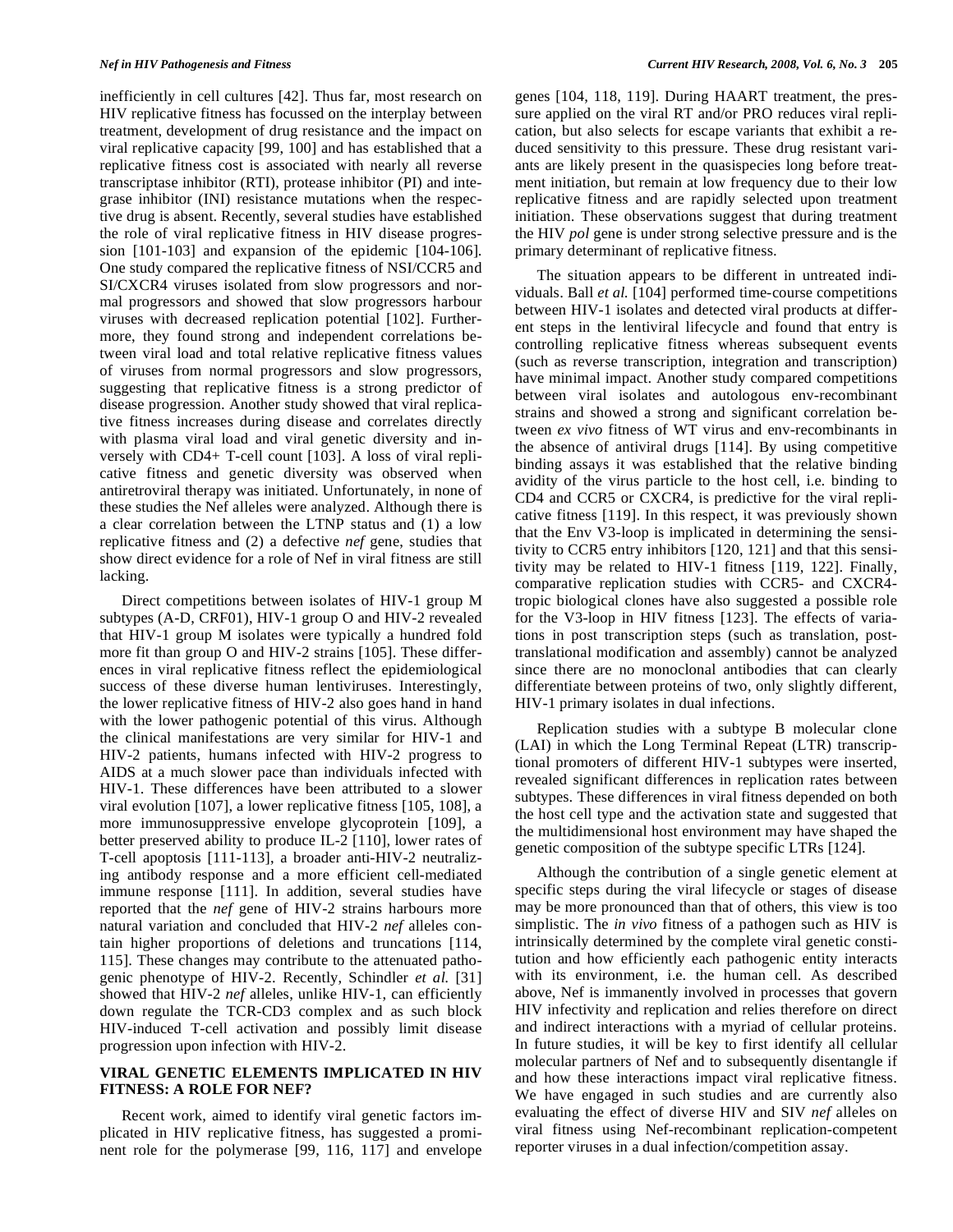In conclusion, besides *env*, *pol* and the LTR, *nef* is certainly a major candidate-determinant of HIV fitness. Unfortunately, no studies have currently been done to determine the direct contribution of Nef to the overall fitness of HIV. We believe that a better understanding of Nef and its role in HIV replicative fitness and pathogenesis may help to gain better insight in HIV disease and could bring about new therapeutic alternatives.

#### **ACKNOWLEDGEMENTS**

 This work was supported by grants from the Research Foundation-Flanders (FWO) (1.5.028.08) and the Interuniversity Attraction Poles Programme, Belgian State, Belgian Science Policy (IAP-VI P6/41).

 KKA is a Postdoctoral Fellow of the Research Foundation – Flanders (FWO) and BV is a Senior Clinical Investigator of the FWO.

#### **REFERENCES**

- [1] UNAIDS/WHO. 2007 AIDS epidemic update (http://data.unaids. org/pub/EPISlides/2007/2007\_epiupdate\_en.pdf)
- [2] Gao F, Bailes E, Robertson DL, *et al*. Origin of HIV-1 in the chimpanzee Pan troglodytes troglodytes. Nature 1999; 397: 436-441.
- [3] Keele BF, Van Heuverswyn F, Li Y, *et al*. Chimpanzee reservoirs of pandemic and nonpandemic HIV-1. Science 2006; 313: 523-526.
- [4] Van Heuverswyn F, Li Y, Neel C, *et al*. Human immunodeficiency viruses: SIV infection in wild gorillas. Nature 2006; 444: 164.
- [5] Ariën KK, Vanham G, Arts EJ. Is HIV-1 evolving to a less virulent form in humans? Nat Rev Microbiol 2007; 5: 141-151.
- [6] Hirsch VM, Olmsted RA, Murphey-Corb M, Purcell RH, Johnson PR. An African primate lentivirus (SIVsm) closely related to HIV-2. Nature 1989; 339: 389-392.
- [7] Marlink R, Kanki P, Thior I, *et al*. Reduced rate of disease development after HIV-2 infection as compared to HIV-1. Science 1994; 265: 1587-1590.
- [8] Kanki PJ, Travers KU, MBoup S, *et al*. Slower heterosexual spread of HIV-2 than HIV-1. Lancet 1994; 343: 943-946.
- [9] Mattapallil JJ, Douek DC, Hill B, Nishimura Y, Martin M, Roederer M. Massive infection and loss of memory CD4+ T cells in multiple tissues during acute SIV infection. Nature 2005; 434: 1093-1097.
- [10] Li Q, Duan L, Estes JD, *et al*. Peak SIV replication in resting memory CD4+ T cells depletes gut lamina propria CD4+ T cells. Nature 2005; 434: 1148-1152.
- [11] Mehandru S, Poles MA, Tenner-Racz K, *et al*. Primary HIV-1 infection is associated with preferential depletion of CD4+ T lymphocytes from effector sites in the gastrointestinal tract. J Exp Med 2004; 200: 761-770.
- [12] Brenchley JM, Schacker TW, Ruff LE, *et al*. CD4+ T cell depletion during all stages of HIV disease occurs predominantly in the gastrointestinal tract. J Exp Med 2004; 200: 749-759.
- [13] Mehandru S, Poles MA, Tenner-Racz K, *et al*. Mechanisms of gastrointestinal CD4+ T-cell depletion during acute and early human immunodeficiency virus type 1 infection. J Virol 2007; 81: 599-612.
- [14] Lackner AA, Veazey RS. Current concepts in AIDS pathogenesis: insights from the SIV/macaque model. Annu Rev Med 2007; 58: 461-476.
- [15] Samson M, Libert F, Doranz BJ, *et al*. Resistance to HIV-1 infection in caucasian individuals bearing mutant alleles of the CCR-5 chemokine receptor gene. Nature 1996; 382: 722-725.
- [16] Dean M, Carrington M, Winkler C, *et al*. Genetic restriction of HIV-1 infection and progression to AIDS by a deletion allele of the CKR5 structural gene. Hemophilia Growth and Development Study, Multicenter AIDS Cohort Study, Multicenter Hemophilia Cohort Study, San Francisco City Cohort, ALIVE Study. Science 1996; 273: 1856-1862. Erratum in: Science 1996; 274: 1069.
- [17] Gonzalez E, Kulkarni H, Bolivar H, *et al*. The influence of CCL3L1 gene-containing segmental duplications on HIV-1/AIDS susceptibility. Science 2005; 307: 1434-1440.
- [18] Cheng-Mayer C, Iannello P, Shaw K, Luciw PA, Levy JA. Differential effects of nef on HIV replication: implications for viral pathogenesis in the host. Science 1989; 246: 1629-1632.
- [19] Miller MD, Feinberg MB, Greene WC. The HIV-1 nef gene acts as a positive viral infectivity factor. Trends Microbiol 1994; 2: 294- 298.
- [20] Miller MD, Warmerdam MT, Gaston I, Greene WC, Feinberg MB. The human immunodeficiency virus-1 nef gene product: a positive factor for viral infection and replication in primary lymphocytes and macrophages. J Exp Med 1994; 179: 101-113.
- [21] Münch J, Rajan D, Schindler M, *et al*. Nef-mediated enhancement of virion infectivity and stimulation of viral replication are fundamental properties of primate lentiviruses. J Virol 2007; 81: 13852- 13864.
- [22] Kaminchik J, Bashan N, Itach A, Sarver N, Gorecki M, Panet A. Genetic characterization of human immunodeficiency virus type 1 nef gene products translated *in vitro* and expressed in mammalian cells. J Virol 1991; 65: 583-588.
- [23] Fackler OT, Kienzle N, Kremmer E, *et al*. Association of human immunodeficiency virus Nef protein with actin is myristoylation dependent and influences its subcellular localization. Eur J Biochem 1997; 247: 843-851.
- [24] Arold S, Franken P, Strub MP, *et al*. The crystal structure of HIV-1 Nef protein bound to the Fyn kinase SH3 domain suggests a role for this complex in altered T cell receptor signaling. Structure 1997; 5: 1361-1372.
- [25] Franken P, Arold S, Padilla A, *et al*. HIV-1 Nef protein: purification, crystallizations, and preliminary X-ray diffraction studies. Protein Sci 1997; 6: 2681-2683.
- [26] Lee CH, Saksela K, Mirza UA, Chait BT, Kuriyan J. Crystal structure of the conserved core of HIV-1 Nef complexed with a Src family SH3 domain. Cell 1996; 85: 931-942.
- [27] Grzesiek S, Bax A, Clore GM, *et al*. The solution structure of HIV-1 Nef reveals an unexpected fold and permits delineation of the binding surface for the SH3 domain of Hck tyrosine protein kinase. Nat Struct Biol 1996; 3: 340-345.
- [28] Geyer M, Munte CE, Schorr J, Kellner R, Kalbitzer HR. Structure of the anchor-domain of myristoylated and non-myristoylated HIV-1 Nef protein. J Mol Biol 1999; 289: 123-138.
- [29] Arold ST, Baur AS. Dynamic Nef and Nef dynamics: how structure could explain the complex activities of this small HIV protein. Trends Biochem Sci 2001; 26: 356-363.
- [30] Howe AY, Jung JU, Desrosiers RC. Zeta chain of the T-cell receptor interacts with nef of simian immunodeficiency virus and human immunodeficiency virus type 2. J Virol 1998; 72: 9827-9834.
- [31] Schindler M, Münch J, Kutsch O, *et al*. Nef-mediated suppression of T cell activation was lost in a lentiviral lineage that gave rise to HIV-1. Cell 2006; 125: 1055-1067.
- [32] Deacon NJ, Tsykin A, Solomon A, *et al*. Genomic structure of an attenuated quasi species of HIV-1 from a blood transfusion donor and recipients. Science 1995; 270: 988-991.
- [33] Kirchhoff F, Greenough TC, Brettler DB, Sullivan JL, Desrosiers RC. Brief report: absence of intact nef sequences in a long-term survivor with nonprogressive HIV-1 infection. N Engl J Med 1995; 332: 228-232.
- [34] Birch MR, Learmont JC, Dyer WB, *et al*. An examination of signs of disease progression in survivors of the Sydney Blood Bank Cohort (SBBC). J Clin Virol 2001; 22: 263-270.
- [35] Gorry PR, Churchill M, Learmont J, *et al*. Replication-dependent pathogenicity of attenuated nef-deleted HIV-1 *in vivo*. J Acquir Immune Defic Syndr 2007; 46: 390-394.
- [36] Gorry PR, McPhee DA, Verity E, *et al*. Pathogenicity and immunogenicity of attenuated, nef-deleted HIV-1 strains *in vivo*. Retrovirology 2007; 4: 66.
- [37] Hanna Z, Kay DG, Rebai N, Guimond A, Jothy S, Jolicoeur P. Nef harbors a major determinant of pathogenicity for an AIDS-like disease induced by HIV-1 in transgenic mice. Cell 1998; 95: 163-175.
- [38] Jamieson BD, Aldrovandi GM, Planelles V, *et al*. Requirement of human immunodeficiency virus type 1 nef for *in vivo* replication and pathogenicity. J Virol 1994; 68: 3478-3485.
- [39] Jamieson BD, Uittenbogaart CH, Schmid I, Zack JA. High viral burden and rapid CD4+ cell depletion in human immunodeficiency virus type 1-infected SCID-hu mice suggest direct viral killing of thymocytes *in vivo*. J Virol 1997; 71: 8245-8253.
- [40] Gulizia RJ, Collman RG, Levy JA, Trono D, Mosier DE. Deletion of nef slows but does not prevent CD4-positive T-cell depletion in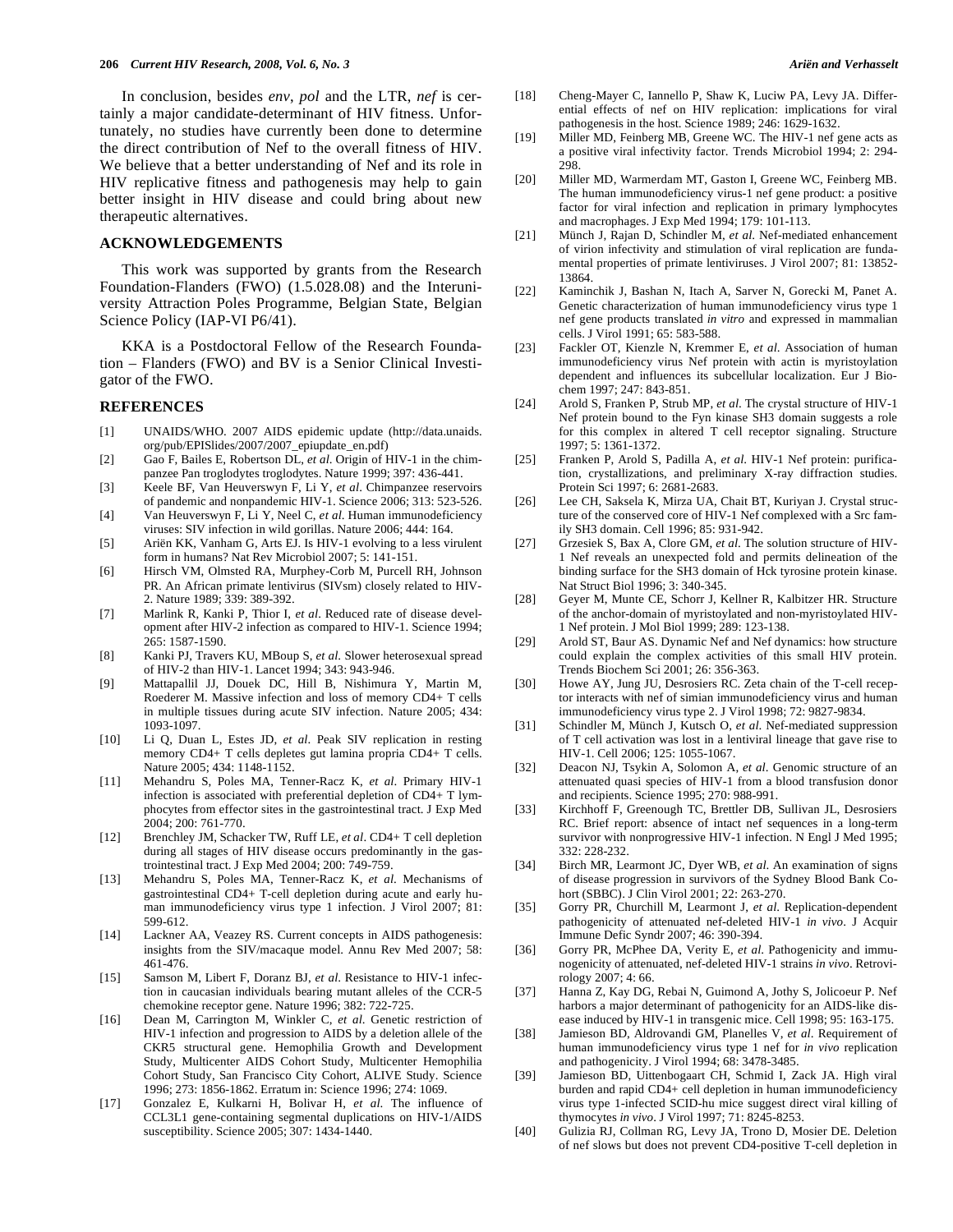human immunodeficiency virus type 1-infected human-PBL-SCID mice. J Virol 1997; 71: 4161-4164.

- [41] Kestler HW 3rd, Ringler DJ, Mori K, *et al*. Importance of the nef gene for maintenance of high virus loads and for development of AIDS. Cell 1991; 65: 651-662.
- [42] Daniel MD, Kirchhoff F, Czajak SC, Sehgal PK, Desrosiers RC. Protective effects of a live attenuated SIV vaccine with a deletion in the nef gene. Science 1992; 258: 1938-1941.
- [43] Verhasselt B, Naessens E, Verhofstede C, *et al*. Human immunodeficiency virus nef gene expression affects generation and function of human T cells, but not dendritic cells. Blood 1999; 94: 2809- 2818.
- [44] Stove V, Naessens E, Stove C, Swigut T, Plum J, Verhasselt B. Signaling but not trafficking function of HIV-1 protein Nef is essential for Nef-induced defects in human intrathymic T-cell development. Blood 2003; 102: 2925-2932.
- [45] Renkema GH, Saksela K. Interactions of HIV-1 NEF with cellular signal transducing proteins. Front Biosci 2000; 1: 268-283.
- [46] Roeth JF, Collins KL. Human immunodeficiency virus type 1 Nef: adapting to intracellular trafficking pathways. Microbiol Mol Biol Rev 2006; 70: 548-563.
- [47] Cohen GB, Gandhi RT, Davis DM, *et al*. The selective downregulation of class I major histocompatibility complex proteins by HIV-1 protects HIV-infected cells from NK cells. Immunity 1999; 10: 661-671.
- [48] Specht A, Degottardi MQ, Schindler M, Hahn B, Evans DT, Kirchhoff F. Selective downmodulation of HLA-A and -B by Nef alleles from different groups of primate lentiviruses. Virology 2008; 373: 229-237.
- [49] Stove V, Verhasselt B. Modelling thymic HIV-1 Nef effects. Curr HIV Res 2006; 4: 57-64.
- [50] Chowers MY, Spina CA, Kwoh TJ, Fitch NJ, Richman DD, Guatelli JC. Optimal infectivity *in vitro* of human immunodeficiency virus type 1 requires an intact nef gene. J Virol 1994; 68: 2906-2914.
- [51] Schwartz O, Maréchal V, Danos O, Heard JM. Human immunodeficiency virus type 1 Nef increases the efficiency of reverse transcription in the infected cell. J Virol 1995; 69: 4053-4059.
- [52] Miller MD, Warmerdam MT, Gaston I, Greene WC, Feinberg MB. The human immunodeficiency virus-1 nef gene product: a positive factor for viral infection and replication in primary lymphocytes and macrophages. J Exp Med 1994; 179: 101-113.
- [53] Aiken C, Trono D. Nef stimulates human immunodeficiency virus type 1 proviral DNA synthesis. J Virol 1995; 69: 5048-5056.
- [54] Baur AS, Sawai ET, Dazin P, Fantl WJ, Cheng-Mayer C, Peterlin BM. HIV-1 Nef leads to inhibition or activation of T cells depending on its intracellular localization. Immunity 1994; 1: 373-384.
- [55] Skowronski J, Parks D, Mariani R. Altered T cell activation and development in transgenic mice expressing the HIV-1 nef gene. EMBO J 1993; 12: 703-713.
- [56] Schrager JA, Marsh JW. HIV-1 Nef increases T cell activation in a stimulus-dependent manner. Proc Natl Acad Sci USA 1999; 96: 8167-8172.
- [57] Simmons A, Aluvihare V, McMichael A. Nef triggers a transcriptional program in T cells imitating single-signal T cell activation and inducing HIV virulence mediators. Immunity 2001; 14: 763- 777.
- [58] Thoulouze MI, Sol-Foulon N, Blanchet F, Dautry-Varsat A, Schwartz O, Alcover A. Human immunodeficiency virus type-1 infection impairs the formation of the immunological synapse. Immunity 2006; 24: 547-561.
- [59] Fackler OT, Alcover A, Schwartz O. Modulation of the immunological synapse: a key to HIV-1 pathogenesis? Nat Rev Immunol 2007; 7: 310-317.
- [60] Piguet V, Sattentau Q. Dangerous liaisons at the virological synapse. J Clin Invest 2004; 114: 605-610.
- [61] Sol-Foulon N, Sourisseau M, Porrot F, *et al*. ZAP-70 kinase regulates HIV cell-to-cell spread and virological synapse formation. EMBO J 2007; 26: 516-526.
- [62] Lama J, Mangasarian A, Trono D. Cell-surface expression of CD4 reduces HIV-1 infectivity by blocking Env incorporation in a Nefand Vpu-inhibitable manner. Curr Biol 1999; 9: 622-631.
- [63] Ross TM, Oran AE, Cullen BR. Inhibition of HIV-1 progeny virion release by cell-surface CD4 is relieved by expression of the viral Nef protein. Curr Biol 1999; 9: 613-621.
- [64] Michel N, Allespach I, Venzke S, Fackler OT, Keppler OT. The Nef protein of human immunodeficiency virus establishes superinfection immunity by a dual strategy to downregulate cell-surface CCR5 and CD4. Curr Biol 2005; 15: 714-723.
- [65] Venzke S, Michel N, Allespach I, Fackler OT, Keppler OT. Expression of Nef downregulates CXCR4, the major coreceptor of human immunodeficiency virus, from the surfaces of target cells and thereby enhances resistance to superinfection. J Virol 2006; 80: 11141-11152.
- [66] Saksela K, Cheng G, Baltimore D. Proline-rich (PxxP) motifs in HIV-1 Nef bind to SH3 domains of a subset of Src kinases and are required for the enhanced growth of Nef+ viruses but not for downregulation of CD4. EMBO J 1995; 14: 484-491.
- [67] Goldsmith MA, Warmerdam MT, Atchison RE, Miller MD, Greene WC. Dissociation of the CD4 downregulation and viral infectivity enhancement functions of human immunodeficiency virus type 1 Nef. J Virol 1995; 69: 4112-4121.
- [68] Wiskerchen M, Cheng-Mayer C. HIV-1 Nef association with cellular serine kinase correlates with enhanced virion infectivity and efficient proviral DNA synthesis. Virology 1996; 224: 292-301.
- [69] Welker R, Kottler H, Kalbitzer HR, Kräusslich HG. Human immunodeficiency virus type 1 Nef protein is incorporated into virus particles and specifically cleaved by the viral proteinase. Virology 1996; 219: 228-236.
- [70] Pandori MW, Fitch NJ, Craig HM, Richman DD, Spina CA, Guatelli JC. Producer-cell modification of human immunodeficiency virus type 1: Nef is a virion protein. J Virol 1996; 70: 4283- 4290.
- [71] Welker R, Harris M, Cardel B, Kräusslich HG. Virion incorporation of human immunodeficiency virus type 1 Nef is mediated by a bipartite membrane-targeting signal: analysis of its role in enhancement of viral infectivity. J Virol 1998; 72: 8833-8840.
- [72] Chen YL, Trono D, Camaur D. The proteolytic cleavage of human immunodeficiency virus type 1 Nef does not correlate with its ability to stimulate virion infectivity. J Virol 1998; 72: 3178-3184.
- [73] Miller MD, Warmerdam MT, Ferrell SS, Benitez R, Greene WC. Intravirion generation of the C-terminal core domain of HIV-1 Nef by the HIV-1 protease is insufficient to enhance viral infectivity. Virology 1997; 234: 215-225.
- [74] Swingler S, Gallay P, Camaur D, Song J, Abo A, Trono D. The Nef protein of human immunodeficiency virus type 1 enhances serine phosphorylation of the viral matrix. J Virol 1997; 71: 4372-4377.
- [75] Iyengar S, Hildreth JE, Schwartz DH. Actin-dependent receptor colocalization required for human immunodeficiency virus entry into host cells. J Virol 1998; 72: 5251-5255.
- [76] Bukrinskaya A, Brichacek B, Mann A, Stevenson M. Establishment of a functional human immunodeficiency virus type 1 (HIV-1) reverse transcription complex involves the cytoskeleton. J Exp Med 1998; 188: 2113-2125.
- [77] Campbell EM, Nunez R, Hope TJ. Disruption of the actin cytoskeleton can complement the ability of Nef to enhance human immunodeficiency virus type 1 infectivity. J Virol 2004; 78: 5745- 5755.
- [78] Fackler OT, Luo W, Geyer M, Alberts AS, Peterlin BM. Activation of Vav by Nef induces cytoskeletal rearrangements and downstream effector functions. Mol Cell 1999; 3: 729-739.
- [79] Manninen A, Hiipakka M, Vihinen M, Lu W, Mayer BJ, Saksela K. SH3-Domain binding function of HIV-1 Nef is required for association with a PAK-related kinase. Virology 1998; 250: 273-282.
- [80] Renkema GH, Manninen A, Saksela K. Human immunodeficiency virus type 1 Nef selectively associates with a catalytically active subpopulation of p21-activated kinase 2 (PAK2) independently of PAK2 binding to Nck or beta-PIX. J Virol 2001; 75: 2154-2160.
- [81] Linnemann T, Zheng YH, Mandic R, Peterlin BM. Interaction between Nef and phosphatidylinositol-3-kinase leads to activation of p21-activated kinase and increased production of HIV. Virology 2002; 294: 246-255.
- [82] Sells MA, Knaus UG, Bagrodia S, Ambrose DM, Bokoch GM, Chernoff J. Human p21-activated kinase (Pak1) regulates actin organization in mammalian cells. Curr Biol 1997; 7: 202-210.
- [83] Agopian K, Wei BL, Garcia JV, Gabuzda D. A hydrophobic binding surface on the human immunodeficiency virus type 1 Nef core is critical for association with p21-activated kinase 2. J Virol 2006; 80: 3050-3061.
- [84] Rauch S, Pulkkinen K, Saksela K, Fackler OT. HIV-1 Nef Recruits the Guanine Exchange Factor Vav1 *via* an Unexpected Interface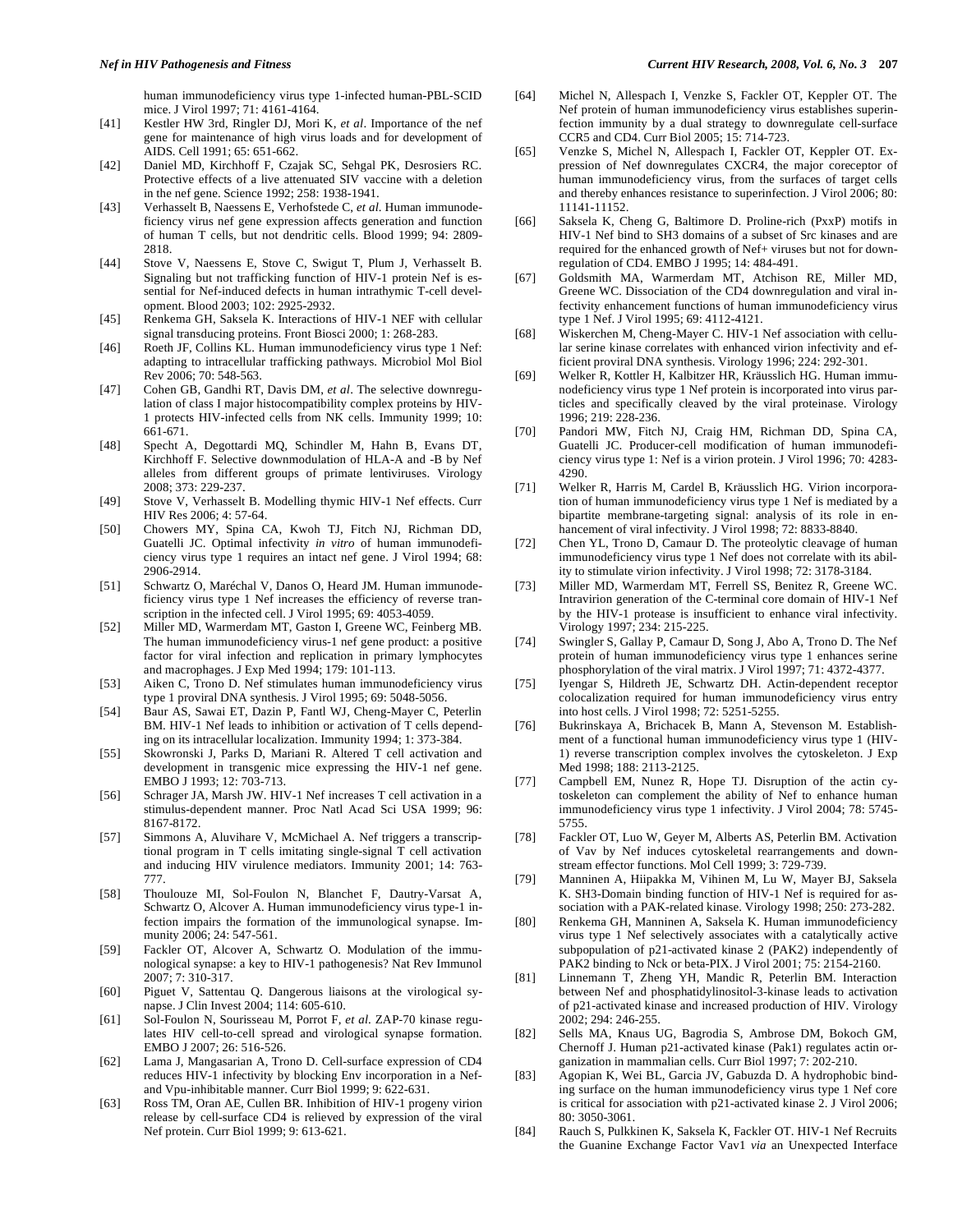into Plasma Membrane Microdomains for Association with PAK2 Activity. J Virol 2008; 82: 2918-2929.

- [85] Schindler M, Rajan D, Specht A, *et al*. Association of Nef with p21-activated kinase 2 is dispensable for efficient human immunodeficiency virus type 1 replication and cytopathicity in *ex vivo*infected human lymphoid tissue. J Virol 2007; 81: 13005-13014.
- [86] Kotov A, Zhou J, Flicker P, Aiken C. Association of Nef with the human immunodeficiency virus type 1 core. J Virol 1999; 73: 8824-8830.
- [87] Forshey BM, Aiken C. Disassembly of human immunodeficiency virus type 1 cores *in vitro* reveals association of Nef with the subviral ribonucleoprotein complex. J Virol 2003; 77: 4409-4414. Erratum in: J Virol. 2004; 78(8): 4384.
- [88] Zheng YH, Plemenitas A, Linnemann T, Fackler OT, Peterlin BM. Nef increases infectivity of HIV *via* lipid rafts. Curr Biol 2001; 11: 875-879.
- [89] Zheng YH, Plemenitas A, Fielding CJ, Peterlin BM. Nef increases the synthesis of and transports cholesterol to lipid rafts and HIV-1 progeny virions. Proc Natl Acad Sci USA 2003; 100: 8460-8465.
- [90] Brügger B, Krautkrämer E, Tibroni N, *et al*. Human immunodeficiency virus type 1 Nef protein modulates the lipid composition of virions and host cell membrane microdomains. Retrovirology 2007; 4: 70.
- [91] Sol-Foulon N, Moris A, Nobile C, *et al*. HIV-1 Nef-induced upregulation of DC-SIGN in dendritic cells promotes lymphocyte clustering and viral spread. Immunity 2002; 16: 145-155.
- [92] Wang JH, Janas AM, Olson WJ, KewalRamani VN, Wu L. CD4 coexpression regulates DC-SIGN-mediated transmission of human immunodeficiency virus type 1. J Virol 2007; 81: 2497-2507.
- [93] Geijtenbeek TB, Kwon DS, Torensma R, *et al*. DC-SIGN, a dendritic cell-specific HIV-1-binding protein that enhances transinfection of T cells. Cell 2000; 100: 587-597.
- [94] McDonald D, Wu L, Bohks SM, KewalRamani VN, Unutmaz D, Hope TJ. Recruitment of HIV and its receptors to dendritic cell-T cell junctions. Science 2003; 300: 1295-1297.
- [95] Kwon DS, Gregorio G, Bitton N, Hendrickson WA, Littman DR. DC-SIGN-mediated internalization of HIV is required for transenhancement of T cell infection. Immunity 2002; 16: 135-144.
- [96] Sanders RW, de Jong EC, Baldwin CE, Schuitemaker JH, Kapsenberg ML, Berkhout B. Differential transmission of human immunodeficiency virus type 1 by distinct subsets of effector dendritic cells. J Virol 2002; 76: 7812-7821.
- [97] Domingo E, Holland JJ. RNA virus mutations and fitness for survival. Annu Rev Microbiol 1997; 51: 151-178.
- [98] Henry KR, Weber J, Quiñones-Mateu ME, Arts EJ. The impact of viral and host elements on HIV fitness and disease progression. Curr HIV/AIDS Rep 2007; 4: 36-41.
- [99] Quiñones-Mateu ME, Moore-Dudley DM, Jegede O, Weber J, J Arts E. Viral drug resistance and fitness. Adv Pharmacol 2008; 56: 257-296.
- [100] Dykes C, Demeter LM. Clinical significance of human immunodeficiency virus type 1 replication fitness. Clin Microbiol Rev 2007; 20: 550-578.
- [101] Blaak H, Brouwer M, Ran LJ, de Wolf F, Schuitemaker H. *In vitro* replication kinetics of human immunodeficiency virus type 1 (HIV-1) variants in relation to virus load in long-term survivors of HIV-1 infection. J Infect Dis 1998; 177: 600-610.
- [102] Quiñones-Mateu ME, Ball SC, Marozsan AJ, *et al*. A dual infection/competition assay shows a correlation between ex vivo human immunodeficiency virus type 1 fitness and disease progression. J Virol 2000; 74: 9222-9233.
- [103] Troyer RM, Collins KR, Abraha A, *et al*. Changes in human immunodeficiency virus type 1 fitness and genetic diversity during disease progression. J Virol 2005; 79: 9006-9018.
- [104] Ball SC, Abraha A, Collins KR, *et al*. Comparing the ex vivo fitness of CCR5-tropic human immunodeficiency virus type 1 isolates of subtypes B and C. J Virol 2003; 77: 1021-1038.
- [105] Ariën KK, Abraha A, Quiñones-Mateu ME, Kestens L, Vanham G, Arts EJ. The replicative fitness of primary human immunodefi-

ciency virus type 1 (HIV-1) group M, HIV-1 group O, and HIV-2 isolates. J Virol 2005; 79: 8979-8990.

- [106] Njai HF, Gali Y, Vanham G, *et al*. The predominance of Human Immunodeficiency Virus type 1 (HIV-1) circulating recombinant form 02 (CRF02\_AG) in West Central Africa may be related to its replicative fitness. Retrovirology 2006; 3: 40.
- [107] MacNeil A, Sankale JL, Meloni ST, Sarr AD, Mboup S, Kanki P. Long-term intrapatient viral evolution during HIV-2 infection. J Infect Dis 2007; 195: 726-733.
- [108] Blaak H, van der Ende ME, Boers PH, Schuitemaker H, Osterhaus AD. *In vitro* replication capacity of HIV-2 variants from long-term aviremic individuals. Virology 2006; 353: 144-154.
- [109] Cavaleiro R, Sousa AE, Loureiro A, Victorino RM. Marked immunosuppressive effects of the HIV-2 envelope protein in spite of the lower HIV-2 pathogenicity. AIDS 2000; 14: 2679-2686.
- [110] Sousa AE, Chaves AF, Loureiro A, Victorino RM. Comparison of the frequency of interleukin (IL)-2-, interferon-gamma-, and IL-4 producing T cells in 2 diseases, human immunodeficiency virus types 1 and 2, with distinct clinical outcomes. J Infect Dis 2001; 184: 552-559.
- [111] Andersson S. HIV-2 and the Immune Response. AIDS Rev 2001; 3: 11-23.
- [112] Jaleco AC, Covas MJ, Victorino RM. Analysis of lymphocyte cell death and apoptosis in HIV-2-infected patients. Clin Exp Immunol 1994; 98: 185-189.
- [113] Michel P, Balde AT, Roussilhon C, Aribot G, Sarthou JL, Gougeon ML. Reduced immune activation and T cell apoptosis in human immunodeficiency virus type 2 compared with type 1: correlation of T cell apoptosis with beta2 microglobulin concentration and disease evolution. J Infect Dis 2000; 181: 64-75.
- [114] Padua E, Jenkins A, Brown S, *et al*. Natural variation of the nef gene in human immunodeficiency virus type 2 infections in Portugal. J Gen Virol 2003; 84: 1287-1299.
- [115] Switzer WM, Wiktor S, Soriano V, *et al*. Evidence of Nef truncation in human immunodeficiency virus type 2 infection. J Infect Dis 1998; 177: 65-71.
- [116] Harrigan PR, Bloor S, Larder BA. Relative replicative fitness of zidovudine-resistant human immunodeficiency virus type 1 isolates *in vitro*. J Virol 1998; 72: 3773-3778.
- [117] Nijhuis M, Schuurman R, de Jong D, *et al*. Increased fitness of drug resistant HIV-1 protease as a result of acquisition of compensatory mutations during suboptimal therapy. AIDS 1999; 13: 2349- 2359.
- [118] Rangel HR, Weber J, Chakraborty B, *et al*. Role of the human immunodeficiency virus type 1 envelope gene in viral fitness. J Virol 2003; 77: 9069-9073.
- [119] Marozsan AJ, Moore DM, Lobritz MA, *et al*. Differences in the fitness of two diverse wild-type human immunodeficiency virus type 1 isolates are related to the efficiency of cell binding and entry. J Virol 2005; 79: 7121-7134.
- [120] Derdeyn CA, Decker JM, Sfakianos JN, *et al*. Sensitivity of human immunodeficiency virus type 1 to the fusion inhibitor T-20 is modulated by coreceptor specificity defined by the V3 loop of gp120. J Virol 2000; 74: 8358-8367.
- [121] Kuhmann SE, Pugach P, Kunstman KJ, *et al*. Genetic and phenotypic analyses of human immunodeficiency virus type 1 escape from a small-molecule CCR5 inhibitor. J Virol 2004; 78: 2790- 2807.
- [122] Ariën KK, Troyer RM, Gali Y, Colebunders RL, Arts EJ, Vanham G. Replicative fitness of historical and recent HIV-1 isolates suggests HIV-1 attenuation over time. AIDS 2005; 19: 1555-1564.
- [123] Ariën KK, Gali Y, El-Abdellati A, Heyndrickx L, Janssens W, Vanham G. Replicative fitness of CCR5-using and CXCR4-using human immunodeficiency virus type 1 biological clones. Virology 2006; 347: 65-74.
- [124] van Opijnen T, Jeeninga RE, Boerlijst MC, *et al*. Human immunodeficiency virus type 1 subtypes have a distinct long terminal repeat that determines the replication rate in a host-cell-specific manner. J Virol 2004; 78: 3675-3683.